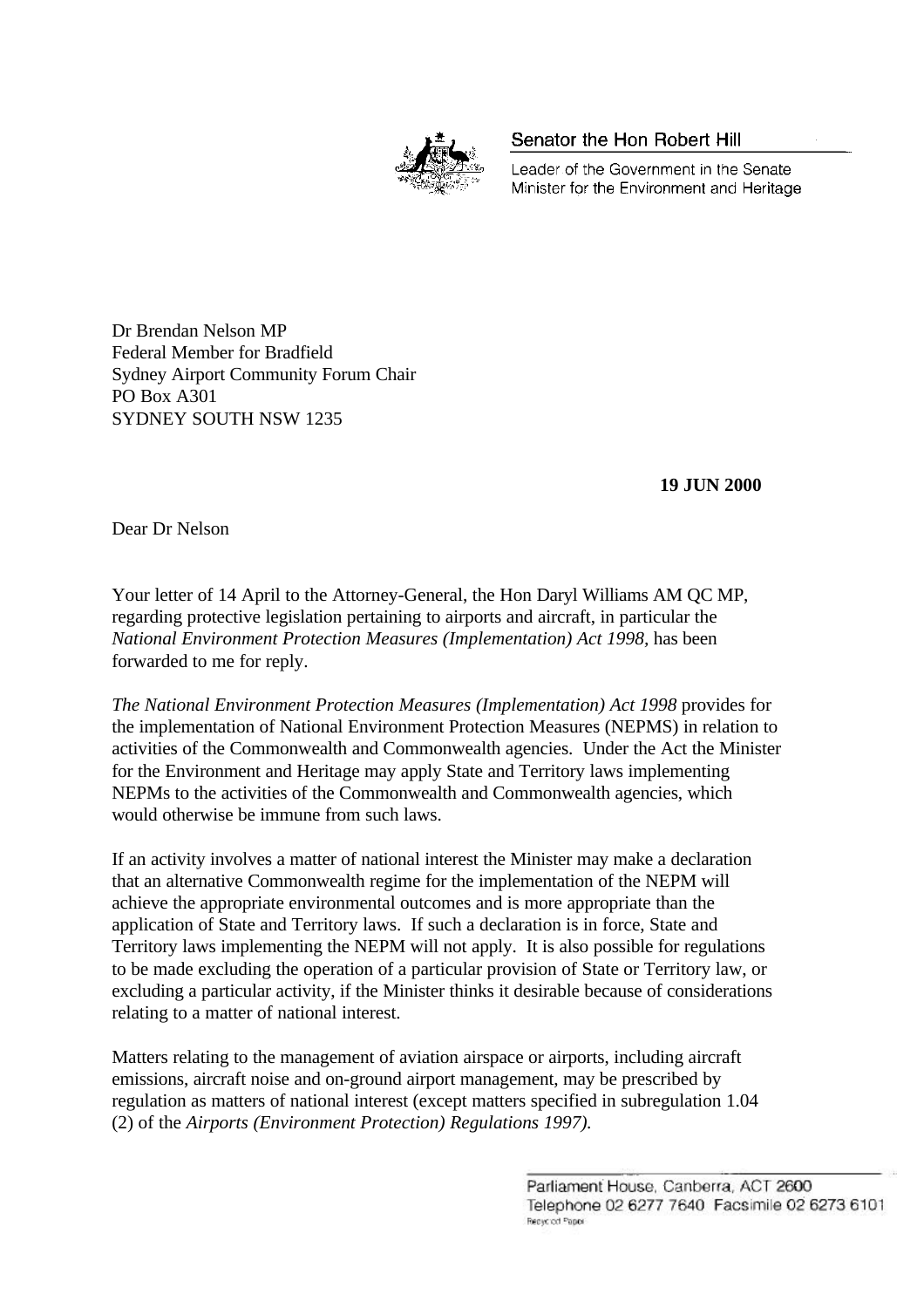The following matters have been prescribed (in regulation 4 of the *National Environment Protection Measures (Implementation) Regulations 1999:*

- (a) a matter relating to the management of Australian-administered airspace by Airservices Australia under the *Air Services Act 1995;*
- (b) a matter relating to the management of an airport that is an airport site within the meaning of the *Airports Act 1996.*

This is consistent with the Government's position that the Commonwealth continue to administer aviation and airport matters so as to ensure a consistent national approach to handling such issues. Given that the aviation industry operates on a network basis across Australia it would clearly not be appropriate to have different regulatory regimes applying in respect to aircraft operations and airports. We are not excluding the application of NEPMs from aviation matters, rather we are ensuring that such measures can be applied consistently across Australia through Commonwealth aviation specific legislation.

In relation to airports, the *Airports Act 1996* and the *Airport (Environment Protection) Regulations* made pursuant to that Act, establishes in conjunction with NEPMS, a Commonwealth system for regulating activities on airports that generate, or have the potential to generate, pollution or excessive noise. To ensure these outcomes are achieved, the Act and Regulations prescribe the development and implementation of an approved airport environment strategy and the establishment of environment standards.

Noise and engine emissions from aircraft in flight, or when landing and taking off from an airport, are regulated by the *Air Navigation (Aircraft Noise) Regulations* and the *Air Navigation (Aircraft Engine Emissions) Regulations* respectively. These Regulations put in place controls on aircraft noise and emissions through design and manufacturing requirements. This is consistent with the international approach to such matters and in accordance with our international obligations through the International Civil Aviation Organization (ICAO).

As you know, Australia has one of the quietest and cleanest aircraft fleets in the world and continues to be a key player within ICAO in working toward stricter aircraft noise and gaseous emission standards for new aircraft. The Australian airlines phased out their older noisier "Chapter 2" equipment well ahead of international requirements and their fleet is now made up of modern "Chapter 3" jet aircraft.

Australia is also actively participating through the Kyoto Protocol fora, and ICAO, in developing greenhouse emissions options designed to address both national and international concerns. The National Pollutant Inventory NEPM